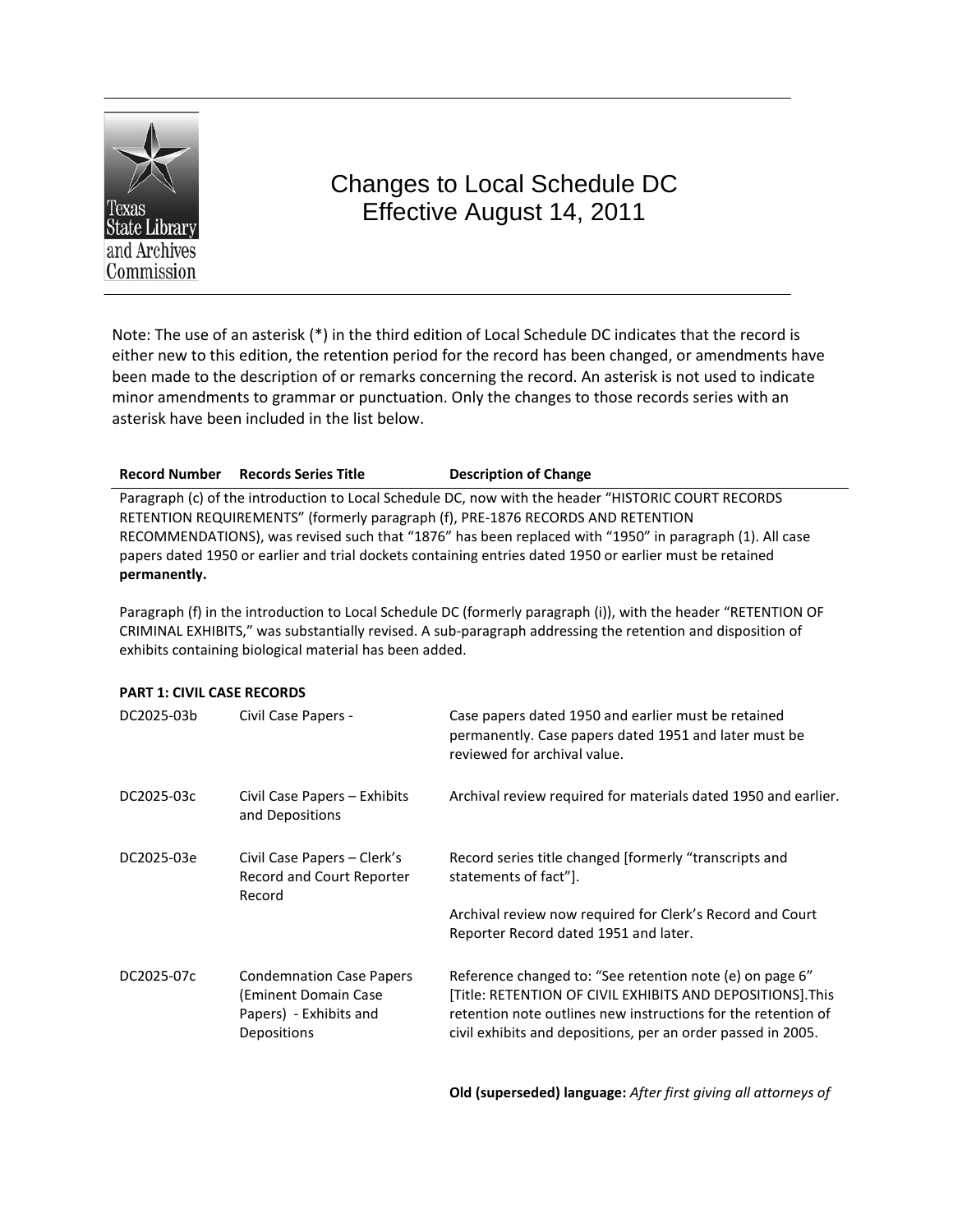*record thirty days written notice that they have an opportunity to claim and withdraw the trial exhibits, the clerk, unless otherwise directed by the court, may dispose of the exhibits. If any such exhibit is desired by more than one attorney, the clerk shall make the necessary copies and prorate the cost among all the attorneys desiring the exhibit.*

*If the exhibit is not a document or otherwise capable of reproduction, the party who offered the exhibit shall be entitled to claim same; provided, however, that the party claiming the exhibit shall provide a photograph of said exhibit to any other party upon request and payment of the reasonable cost thereof by the other party.*

**New language:** The party who offered an exhibit may withdraw it from the clerk's office within thirty days of the later of (1) a case becoming subject to this order, or (2) the effective date of this order. The clerk, unless otherwise directed by the court, may dispose of any exhibits remaining after such time period.

| DC2025-09 | Subpoenas | Retention period increased to 5 years. |
|-----------|-----------|----------------------------------------|
|-----------|-----------|----------------------------------------|

#### **PART 3: FAMILY LAW CASE RECORDS**

| DC2075-01c | Adoption Case Papers -<br><b>Exhibits and Depositions</b>       | Reference changed to: "See retention note (e) on page 6"<br>[Title: RETENTION OF CIVIL EXHIBITS AND DEPOSITIONS],<br>which outlines new instructions for the retention of exhibits<br>and depositions, per an order passed in 2005. See description<br>of change for DC2025-07c. |
|------------|-----------------------------------------------------------------|----------------------------------------------------------------------------------------------------------------------------------------------------------------------------------------------------------------------------------------------------------------------------------|
| DC2075-05c | Child Support Case Papers -<br><b>Exhibits and Depositions</b>  | Reference changed to: "See retention note (e) on page 6"<br>[Title: RETENTION OF CIVIL EXHIBITS AND DEPOSITIONS],<br>which outlines new instructions for the retention of exhibits<br>and depositions, per an order passed in 2005. See description<br>of change for DC2025-07c. |
| DC2075-10d | Divorce Case Papers - Exhibits<br>and Depositions               | Reference changed to: "See retention note (e) on page 6"<br>[Title: RETENTION OF CIVIL EXHIBITS AND DEPOSITIONS],<br>which outlines new instructions for the retention of exhibits<br>and depositions, per an order passed in 2005. See description<br>of change for DC2025-07c. |
| DC2075-20c | Paternity Suit Case Papers -<br><b>Exhibits and Depositions</b> | Reference changed to: "See retention note (e) on page 6"<br>[Title: RETENTION OF CIVIL EXHIBITS AND DEPOSITIONS],<br>which outlines new instructions for the retention of exhibits<br>and depositions, per an order passed in 2005. See description<br>of change for DC2025-07c. |

#### **PART 4: JUVENILE RECORDS**

Entire Juvenile Records section (DC2100-01 through DC2100-04) replaced with DC2100-05 through DC2100-16 to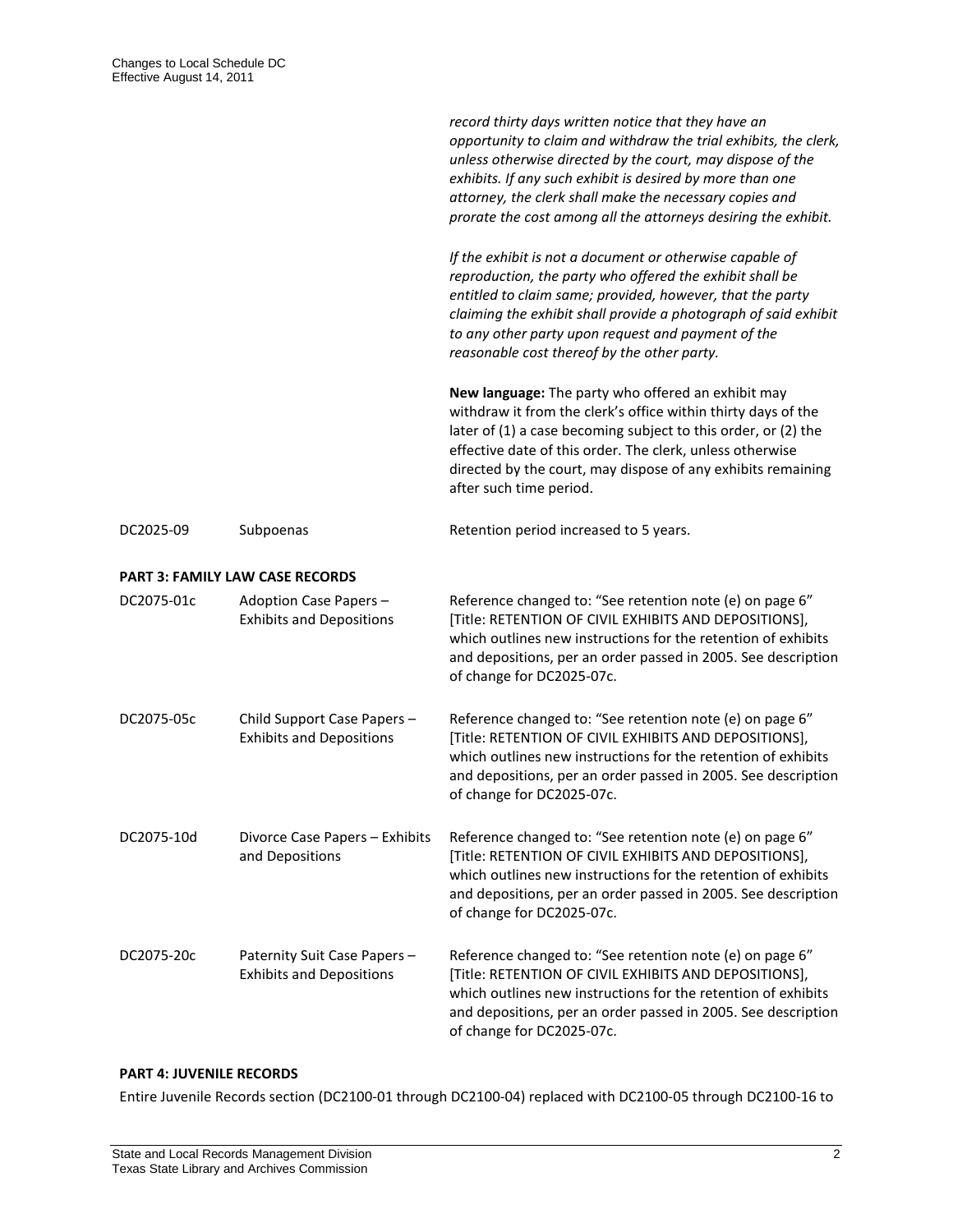reflect major revisions in the Family Code.

| DC2100-05  | Video Recordings (Juvenile<br>Detention Hearings)                                                   | New records series. |
|------------|-----------------------------------------------------------------------------------------------------|---------------------|
| DC2100-06  | Juvenile Delinquency Records<br>(Informal Disposition Cases),<br>Report on                          | New records series. |
| DC2100-07  | Juvenile Delinquency Records<br>(First Offender Program),<br>Report on                              | New records series. |
| DC2100-08  | Video Recordings of Requests<br>for Breath Specimen Tests                                           | New records series. |
| DC2100-09  | Juvenile Delinquency Records<br>(Statutory Warnings)                                                | New records series. |
| DC2100-10a | Juvenile Case Papers-<br>offenses committed on or<br>before 8/31/87                                 | New records series. |
| DC2100-10b | Juvenile Case Papers-<br>offenses committed between<br>9/1/87 and 12/31/95                          | New records series. |
| DC2100-10c | Juvenile Case Papers-<br>offenses committed on or<br>after 1/1/96                                   | New records series. |
| DC2100-11a | <b>Fingerprints and Photographs</b><br>of Juveniles - offenses<br>committed on or before<br>8/31/87 | New records series. |
| DC2100-11b | Fingerprints and Photographs<br>of Juveniles - offenses<br>committed between 9/1/87<br>and 12/31/95 | New records series. |
| DC2100-11c | <b>Fingerprints and Photographs</b><br>of Juveniles - offenses<br>committed on or after 1/1/96      | New records series. |
| DC2100-12  | Juvenile Court Docket                                                                               | New records series. |
| DC2100-13  | Juvenile Record (Juvenile<br>Court Minutes)                                                         | New records series. |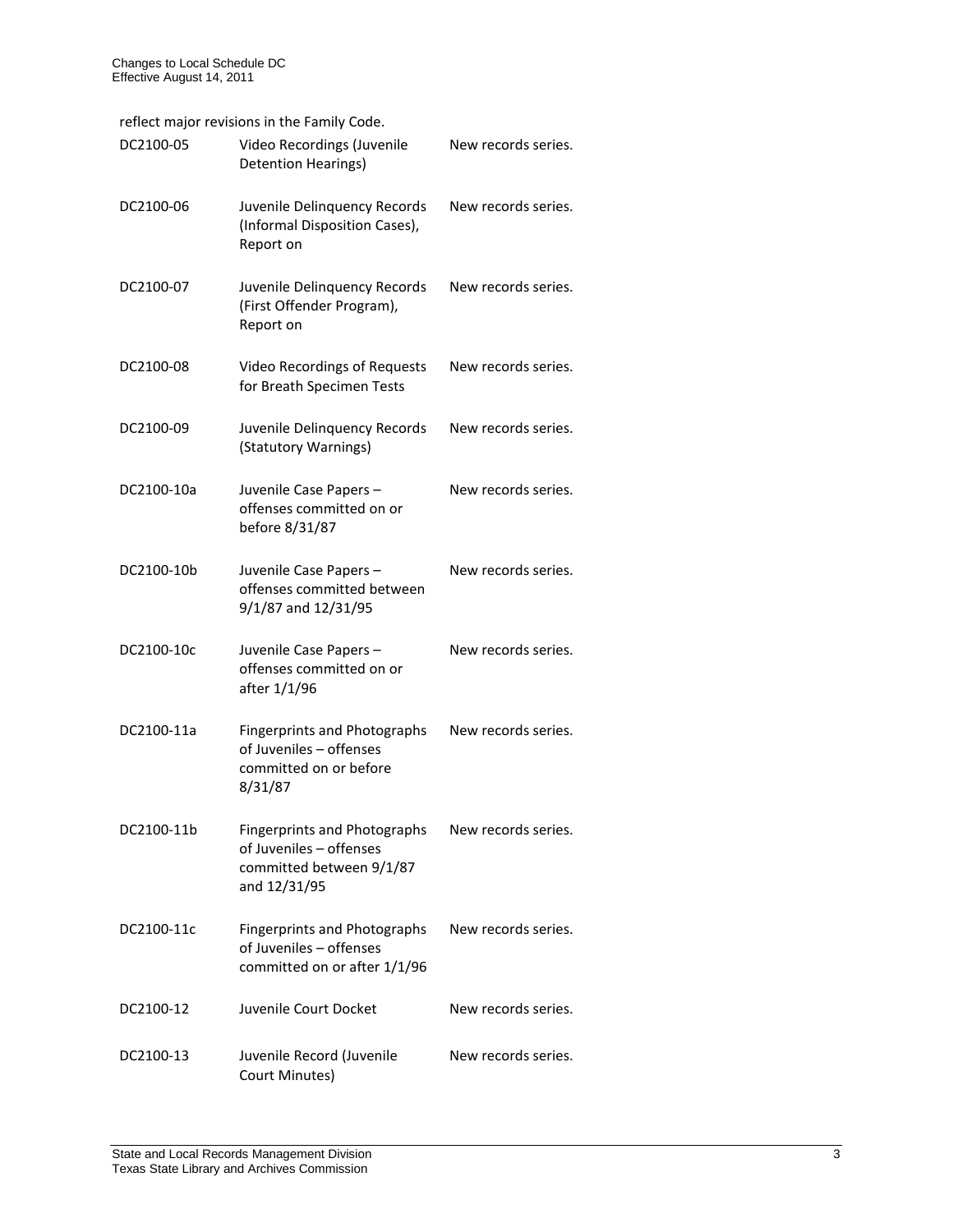| DC2100-14 | Juvenile Detention Register                        | New records series. |
|-----------|----------------------------------------------------|---------------------|
| DC2100-15 | Juvenile Information Systems<br>(Local)            | New records series. |
| DC2100-16 | Audio or Video Tapes of<br><b>Release Hearings</b> | New records series. |

## **PART 5: CRIMINAL CASE RECORDS**

Paragraph (f) in the introduction of this schedule, with the header "RETENTION OF CRIMINAL EXHIBITS," was substantially revised. A sub-paragraph addressing the retention and disposition of exhibits containing biological material has been added.

| DC2125-05a | Criminal Case Papers -<br>misdemeanor cases                                                                                        | All case papers of this type are now to be retained "Date of<br>dismissal or final judgment + 5 years, as applicable,"<br>regardless of whether they involve a DWI/DUID.                                                                           |
|------------|------------------------------------------------------------------------------------------------------------------------------------|----------------------------------------------------------------------------------------------------------------------------------------------------------------------------------------------------------------------------------------------------|
| DC2125-05b | Criminal Case Papers -<br>DWI/DUID                                                                                                 | Series withdrawn.                                                                                                                                                                                                                                  |
| DC2125-05j | Criminal Case Papers -<br>Exhibits                                                                                                 | Retention period now references retention note (f) on page 7<br>("RETENTION OF CRIMINAL EXHIBITS"). A sub-paragraph<br>addressing the retention and disposition of exhibits<br>containing biological material has been added to that<br>paragraph. |
| DC2125-05l | Criminal Case Papers - Clerk's<br>Record and Court Reporter<br>Record from the District Court<br>on appeal                         | Record series title changed [formerly "transcripts and<br>statements of fact"].                                                                                                                                                                    |
| DC2125-05o | Criminal Case Papers -<br>Warrants, capiases,<br>summonses, witness<br>attachments, returns, and<br>applications for such process. | Subpoenas removed from record title/description; criminal<br>subpoenas form series DC2125-13.                                                                                                                                                      |
| DC2125-06a | Criminal Docket (Criminal<br>Docket - Disposed)                                                                                    | Retention period now references retention note (c) on page 5<br>("HISTORIC COURT RECORDS RETENTION REQUIREMENTS").<br>Archival review now required before disposal.                                                                                |
| DC2125-10b | Expunged Criminal Records-<br>offenses on or after 9/1/89                                                                          | Retention period changed to "Must be destroyed not earlier<br>than the 60th day or not later than the first anniversary date<br>of date of issuance of order."                                                                                     |
|            |                                                                                                                                    | Citation changed to Code of Criminal Procedure, Article 55.02<br>Section 5(d).                                                                                                                                                                     |
| DC2125-13  | Subpoenas (Criminal)                                                                                                               | Retention period increased to 5 years.                                                                                                                                                                                                             |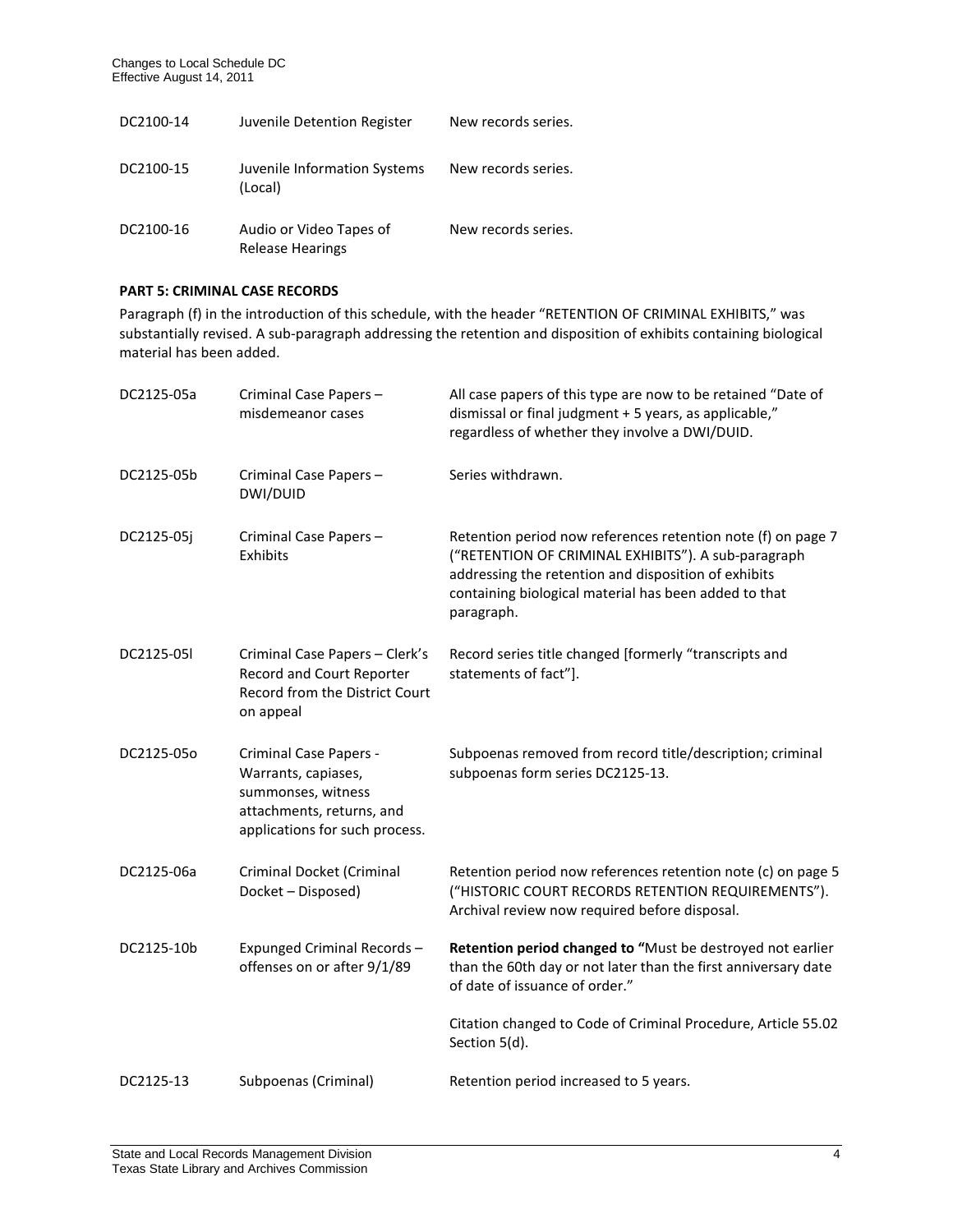## **PART 7: MISCELLANEOUS COURT RECORDS**

| DC2175-04                   | <b>Court Reporter Examination</b><br>Records                                                                                                                                         | Retention period changed to AV.                                                                                                                                                                                                                                                                                  |
|-----------------------------|--------------------------------------------------------------------------------------------------------------------------------------------------------------------------------------|------------------------------------------------------------------------------------------------------------------------------------------------------------------------------------------------------------------------------------------------------------------------------------------------------------------|
| DC2175-06                   | <b>Fire Inquest Case Papers</b>                                                                                                                                                      | In remarks, "other cases" changed to "civil cases."                                                                                                                                                                                                                                                              |
| DC2175-13a                  | Shorthand Notes of Official<br>Court Reporters - criminal<br>case in which a person is<br>convicted and sentenced to a<br>term of more than two years<br>and an appeal is not taken. | Retention note added regarding the mandatory 3-year<br>minimum retention period for all notes of official court<br>reporters, per Section 52.046(a)(4), Government Code.                                                                                                                                         |
| DC2175-13c                  | Shorthand Notes of Official<br>Court Reporters - Copies of<br>Clerk's Record (formerly<br>called transcripts) and Court<br>Reporter Record (formerly<br>called statements of fact).  | Records series title changed; was "Copies of transcripts and<br>statements of fact."                                                                                                                                                                                                                             |
| <b>PART 8: JURY RECORDS</b> |                                                                                                                                                                                      |                                                                                                                                                                                                                                                                                                                  |
| DC2200-05                   | <b>Juror Questionnaires</b>                                                                                                                                                          | Based on a 2003 update to the Government Code, Chapter<br>62, the series is now divided into two subseries according to<br>whether the juror served on a jury and provides instructions<br>for the purging of e-mail addresses per that legislation.                                                             |
| DC2200-05a                  | Juror Questionnaires - jurors<br>who serve on a jury                                                                                                                                 | Retention period changed to AV, but the e-mail address of a<br>person completing the questionnaire electronically must be<br>purged from the electronic system not later than the 30th<br>day after the date that the county sends the person payment<br>for jury service; or makes donation in lieu of payment. |
|                             |                                                                                                                                                                                      | Citation added: Government Code, Section 62.0111(c)(1).                                                                                                                                                                                                                                                          |
| DC2200-05b                  | Juror Questionnaires - jurors<br>who do not serve on a jury                                                                                                                          | Retention period changed to AV, but the e-mail address of a<br>person completing the questionnaire electronically must be<br>purged from the electronic system not later than the 30th<br>day after the date that the court releases that person from<br>jury service.                                           |
|                             | <b>PART 9: GRAND JURY RECORDS</b>                                                                                                                                                    |                                                                                                                                                                                                                                                                                                                  |
| DC2225-04                   | Grand Jury Fee Account<br>Reports                                                                                                                                                    | Retention period changed to AV.                                                                                                                                                                                                                                                                                  |
| DC2225-09                   | Subpoenas (Grand Jury)                                                                                                                                                               | Retention period increased to 5 years.                                                                                                                                                                                                                                                                           |
| DC2225-11                   | Lists of Potential Grand Jurors                                                                                                                                                      | New records series.                                                                                                                                                                                                                                                                                              |

(Including Certificate